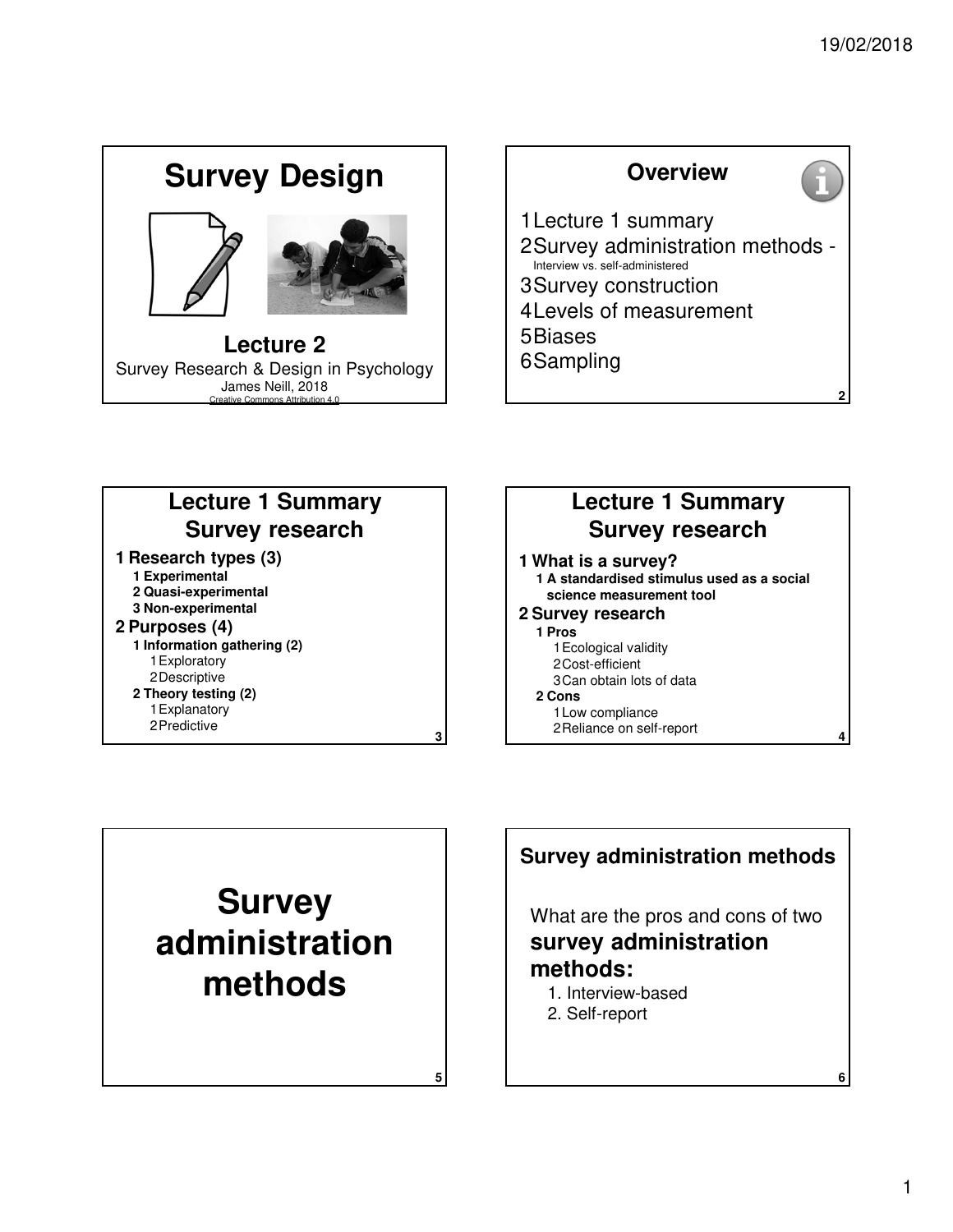

| Advantages and disadvantages of<br>self- and interview-administered surveys |                                                                      |                                 |                                      |  |  |  |  |
|-----------------------------------------------------------------------------|----------------------------------------------------------------------|---------------------------------|--------------------------------------|--|--|--|--|
|                                                                             |                                                                      | Type of survey                  |                                      |  |  |  |  |
| #                                                                           | Aspects<br><b>of</b><br>survey administration                        | Self-<br>administered<br>survey | Interview<br>$(f2f$ or<br>telephone) |  |  |  |  |
| 1                                                                           | Data collection and data entry cost<br>and time                      | Low                             | High                                 |  |  |  |  |
| $\overline{2}$                                                              | Demand characteristics                                               | Low                             | High                                 |  |  |  |  |
| 3                                                                           | Risk of non-response and low<br>response rate                        | High                            | Low                                  |  |  |  |  |
| $\overline{4}$                                                              | Access to a representative (and<br>possibly widely dispersed) sample | High                            | Low                                  |  |  |  |  |
| 5                                                                           | Data quality and richness per<br>participant                         | Low                             | High                                 |  |  |  |  |
| 6                                                                           | Anonymity                                                            | High                            | Low                                  |  |  |  |  |
| 7                                                                           | Adjustability to accommodate<br>cultural differences                 | Low                             | High                                 |  |  |  |  |
| $\boldsymbol{\hat{x}}$                                                      | Suitability for young children or<br>others with low literacy levels | Low                             | High                                 |  |  |  |  |







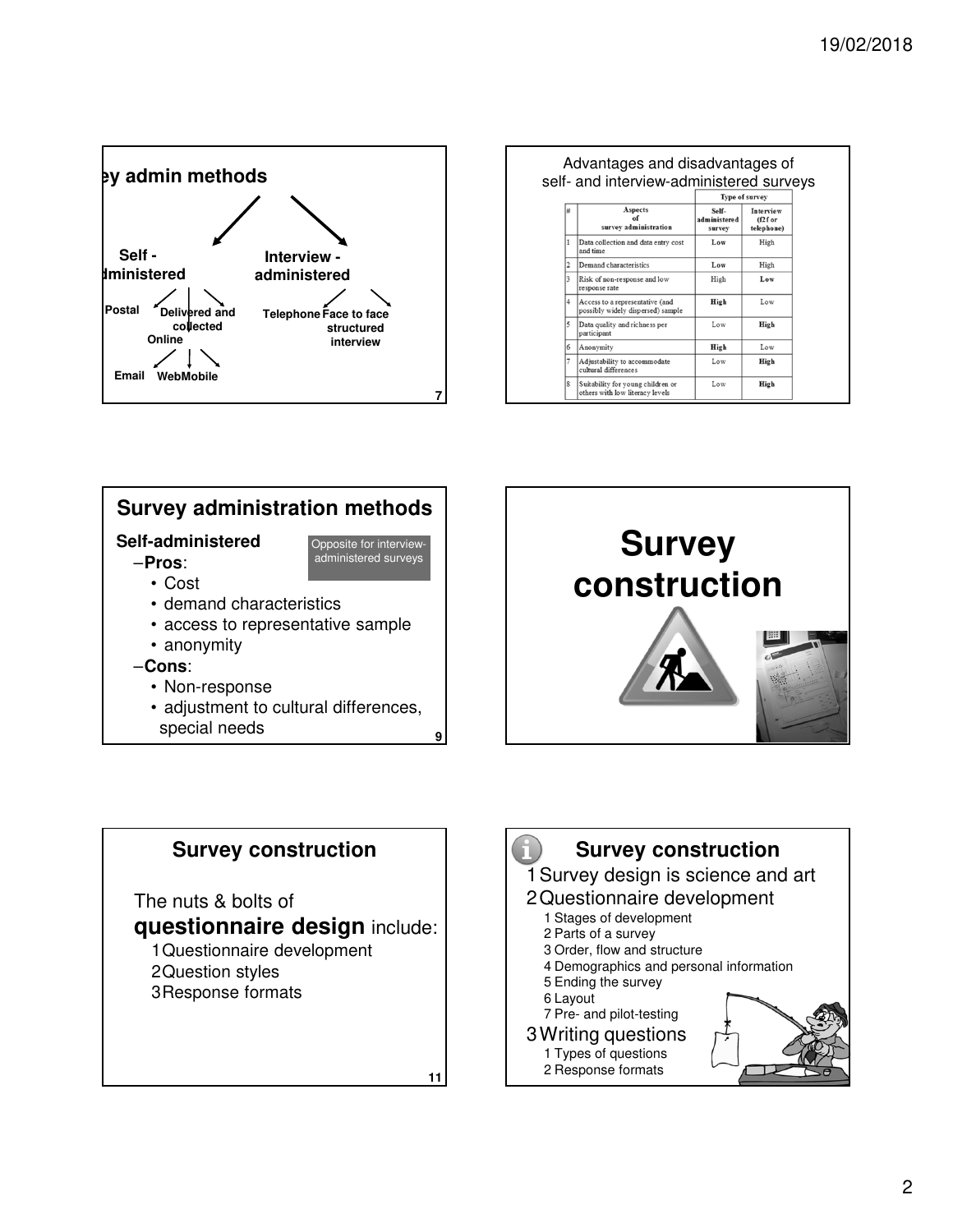## **Survey design is a science and an art**

"Surveys are a mixture of science and art, and a good researcher will save their cost many times over by knowing how to ask the correct questions." - Creative Research Systems (2008)



## **Parts of a survey**



**13**

- Title page
- Participant information
- Informed consent
- Instructions
- Questionnaire structured into sections which contain measurement items relating to each objective
- End page(s)

**15**

## **Survey layout**

- Layout clear, simple, easy to navigate
- Readability:
	- Large font size (14 pt) and clear (non-serif) font type
	- High contrast e.g., avoid text in coloured boxes, etc.
- Minimise the number of pages
- Logical flow/order
- Number each question

## **Participant information**

- Summarise important details e.g.,:
- Name of the study
- Who are the researchers? (Are they bona fide)?
- Purpose of the study?
- What's required of participants?
- Voluntary nature of participation
- What are the risks/costs/rewards?
- How will results be used?
- Human ethics approval #?
- More info: Making a complaint, obtaining results, contacting the researcher etc.

**17**

## **Informed consent**

- **Active consent**: Participants indicate whether or not they consent to participate in the study
- **Passive content**: If participant consents, continue with survey, otherwise hand back or close screen

**18**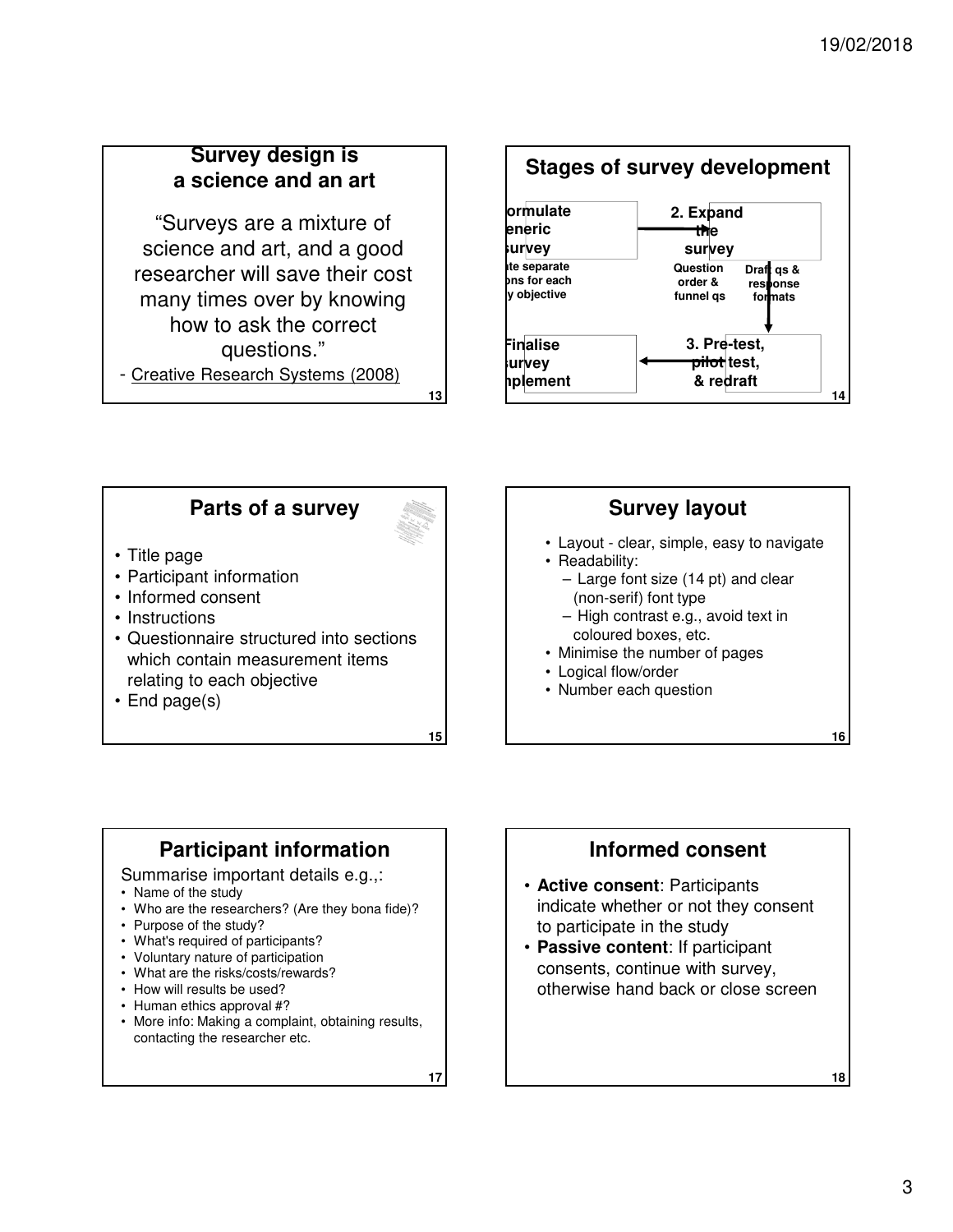**22**

## **Ethical considerations**

- Informed consent
- Minimise risk of harm to respondents
- Confidentiality / anonymity
- No coercion
- Minimal deceit
- Fully debrief
- Honour promises to provide respondents with research reports
- Be aware of potential sources of bias / conflicts of interest

**19**

#### **Survey instructions**

- Instructions help to ensure consistency i.e., standard conditions across different administrations
- Few will read them without prompting
- Explain how to do the survey in a user-friendly manner, possibly with examples

## **Order, flow, and structure**

- Start gently; ease respondent in
- Group similar questions together
- Consider order effects:
	- Habituation (e.g., polarisation of responses, yea-saying, nay-saying)
	- Fatigue
	- Min. switching between response formats
- Consider counter-balanced orders

**21**

### **Background information**

- Single section, usually at beginning or end of questionnaire
- Only include personal questions that are justified by the research question(s)

### **Ending the survey**

- Space for comments?
- Indicate the end of the survey say thanks!
- Instructions about how to return the survey or submit responses
- Provide debrief or referral information
- Repeat details about how to contact researchers, obtain results, make complaint etc.

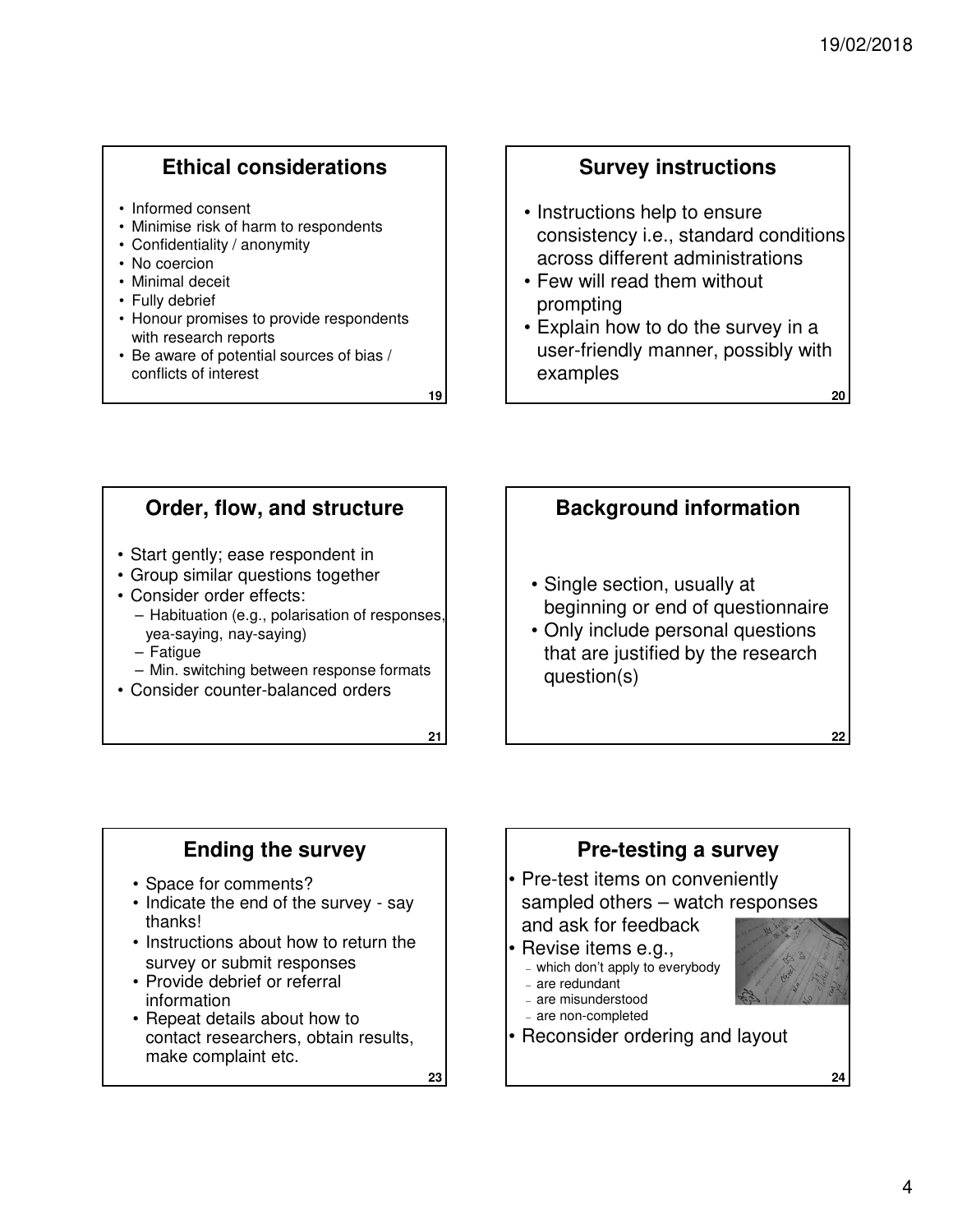### **Pilot testing a survey**

- Pilot test on a small sample from the target population
- Analyse data
- Revise survey





#### **Survey questions: Overview**



**25**

- 1. Double-barrelled, double-negative, leading, and loaded questions
- 2. How to get the results you want
- 3. Survey question tips
- 4. Objective vs. subjective questions
- 5. Open- vs. closed-ended questions
- 6. Closed-ended response formats
- **27** 7. Improving survey questions (Exercise)

## **Survey question tips**

- **Direct**: Focus directly on topic/issue
- **Clear**: Use simple and clear language (avoid big words)
- **Brevity:** Keep questions as short as possible
- **Ask questions**: Phrase as questions

### **Survey question tips**

- **Related tools**: Check/use similar surveys
- **Focus on objectives**: Only ask questions which relate to research objectives
- **. Define target constructs:** Be as concrete and unambiguous as possible; the meaning must be clear to all respondents

**29**

### **Survey question tips**

- **Applicability**: Questions must be applicable to all respondents (or use skip rules).
- **Exhaustive**: Response options must be exhaustive (i.e., provide options for suitable for each respondent) and mutually exclusive (i.e., not overlapping)
- **Demand**: Recall of detail must not be unnecessary or excessive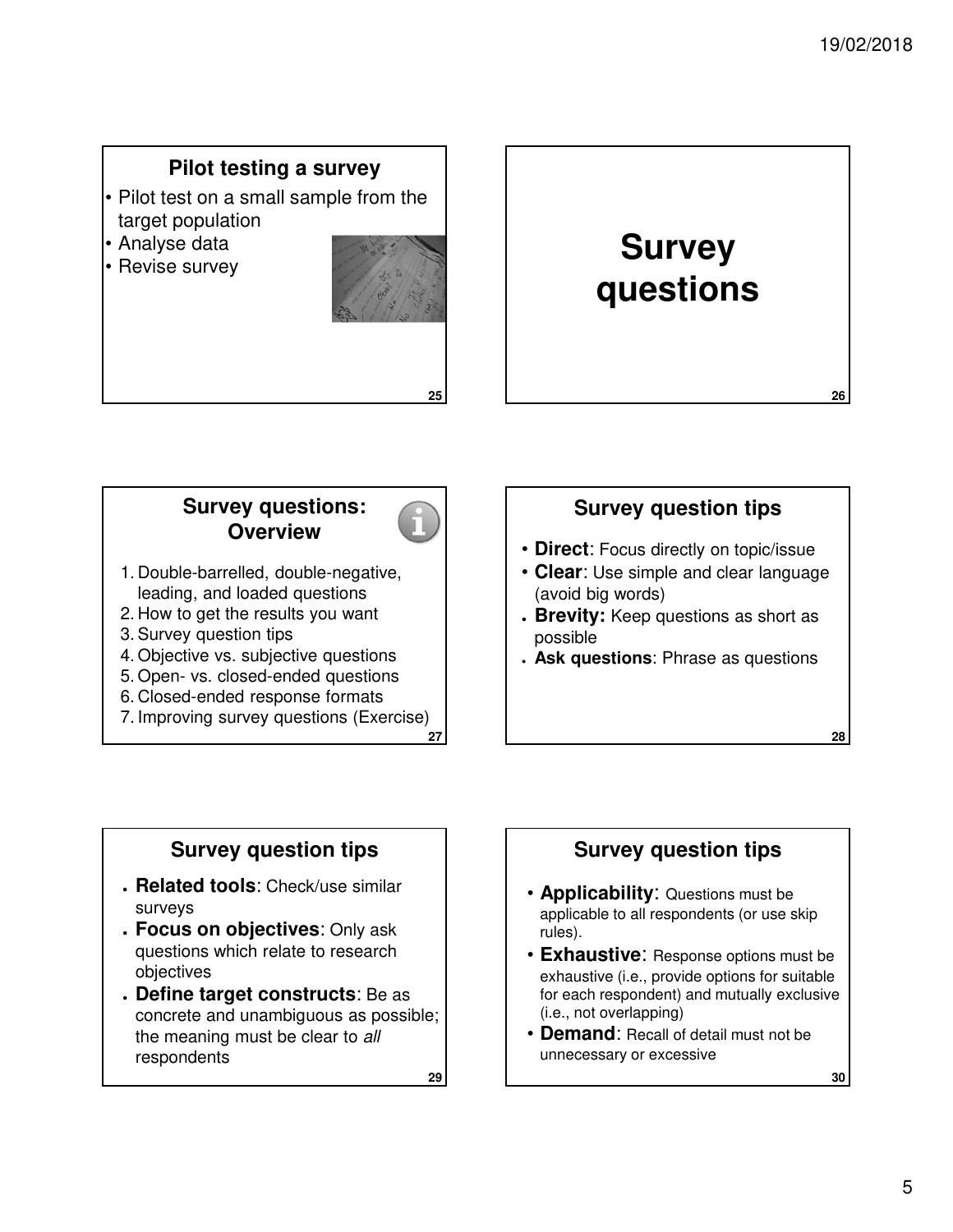## **Double-barrelled questions**

Questions which contain more than one concept or purpose should be simplified or split into separate questions:

e.g.,

"What should the speed limit be for cars and trucks?"

vs.

"What should the speed limit be for cars?"

"What should the speed limit be for trucks?"

**31**

#### **Double-negative questions**

Negatively worded questions are often confusing because responding "no" creates a double negative. e.g.,

"Do you disapprove of gay marriage?" vs

"Do you approve of gay marriage?"

## **Leading questions**

A question that suggests the answer the researcher is looking for is leading: e.g.,

"Should psychologists earn more than they are currently paid?" vs.

"What do you think about psychologists' wages?"

"What dangers do you see with the new policy?" vs.

"What's are your opinions about the new policy?"

**33**



## **Loaded questions**

A question that suggests socially desirable answers or is emotionally charged is loaded:

e.g.,

"Have you stopped beating your wife?" vs

"Have you ever physically harmed your partner?"

"Do you advocate a lower speed limit in order to save human lives?" vs

"What speed limit is required for traffic safety?"

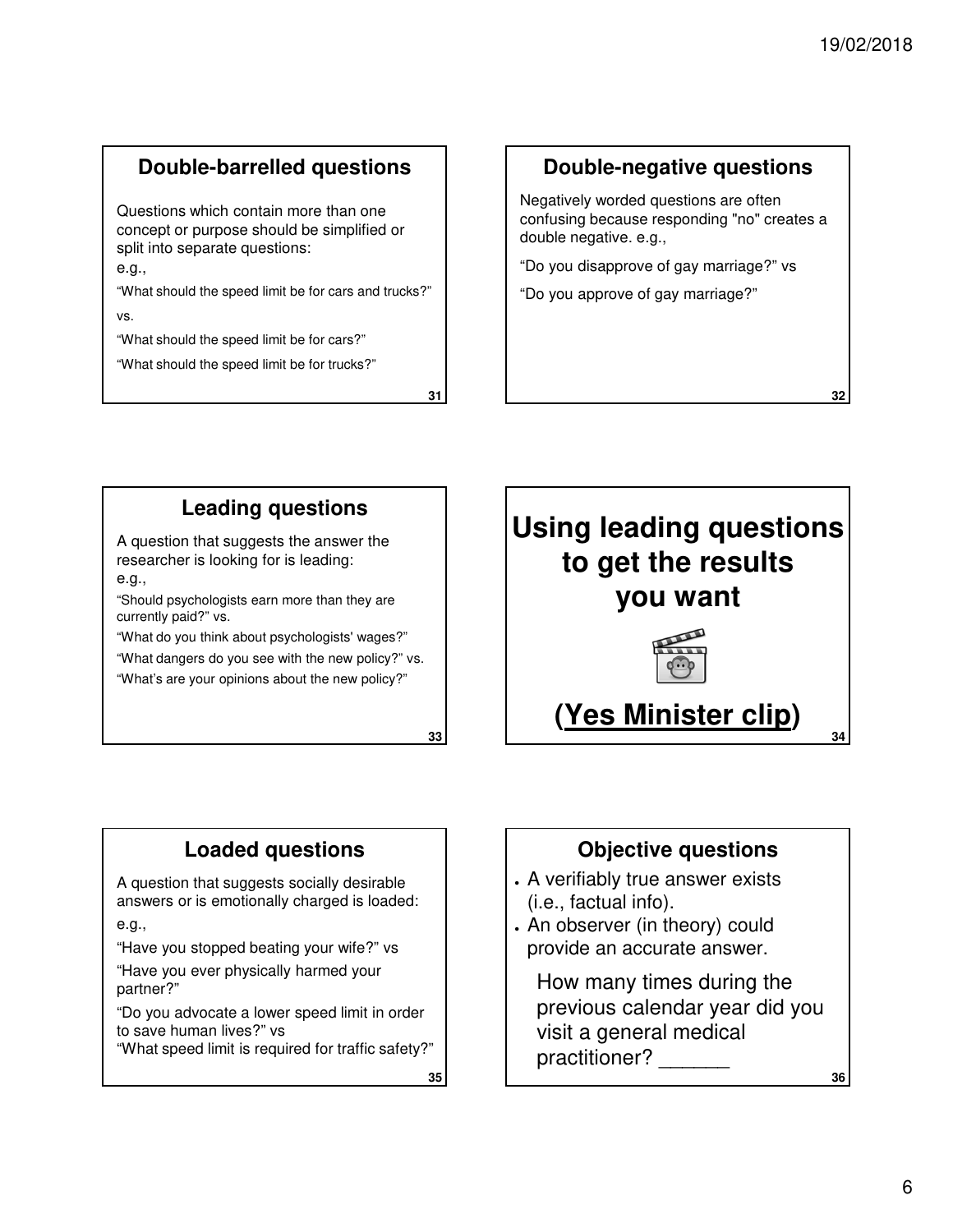## **Subjective questions**

- Asks about fuzzy personal perceptions
- There is no "true", factual answer
- Many possible answers
- Can't be accurately answered by an observer.

Think about the visits you made to a GP during the previous calendar year. How well did you understand the medical advice you were given? perfectly very well reasonably poorly not at all

**37**

## **Open-ended questions**

- Rich information can be gathered
- Useful for descriptive, exploratory work
- Difficult and subjective to analyse
- Time consuming





## **Summary: Survey questions**

- 1 Objective vs. subjective questions
	- **1Objective** there is a verifiably true answer
	- **2Subjective** based on perspective of respondent
- 2 Open vs. closed
	- **1Open** empty space for answer
	- **2Closed** pre-set response format options

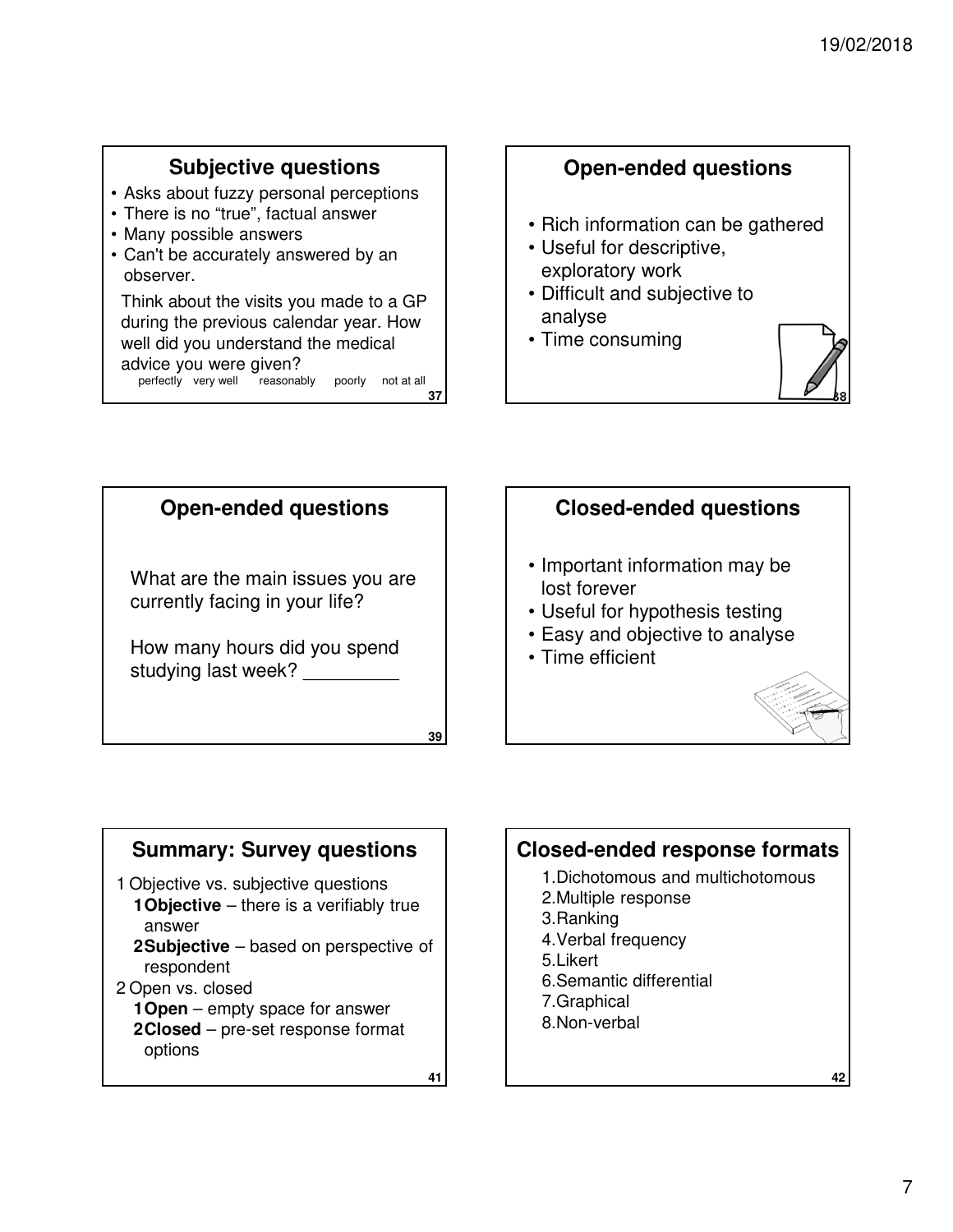### **Dichotomous**

Two response options e.g.,

Excluding this trip, have you visited Canberra in the previous five years? (tick one) \_\_ Yes \_\_ No

**43** Provides the simplest type of quantification (categorical LOM).

## **Multichotomous**

Choose one of more than two possible answers e.g., What type of attractions in your current trip to Canberra most appeal to you? (tick the most appealing one) \_\_ historic buildings museum/art galleries

\_\_ parks and gardens

**44**

**46**

**48**

**agree**

#### **Multiple response**

Provides a list of answers for respondents to choose from e.g., Tick any words or phrases that describe your perception of Canberra as a travel destination:

Exciting Important

- Boring Enjoyable
- \_\_ Interesting \_\_ Historical

**45**

## Measures the relative importance of several items Rank the importance of these reasons for your current visit to Canberra (from 1 (most) to 4 (least)): **Ranking**

- \_\_ to visit friends and relatives
- \_\_ for business
- for educational purposes
- for holiday/ sightseeing

### **Verbal frequency**

Over the last 12 months, how often have you argued with your intimate partner? (circle one)

- 1. All the time
- 2. Fairly often
- 3. Occasionally
- 4. Never
- 5. Doesn't apply to me at the moment

**47**

**disagree**

Measures strength of feeling or perception. Indicate your degree of agreement with this statement: "I am an adventurous person." (circle the best response for you) **1 2 3 4 5 Strongly Disagree Neutral Agree Strongly Likert**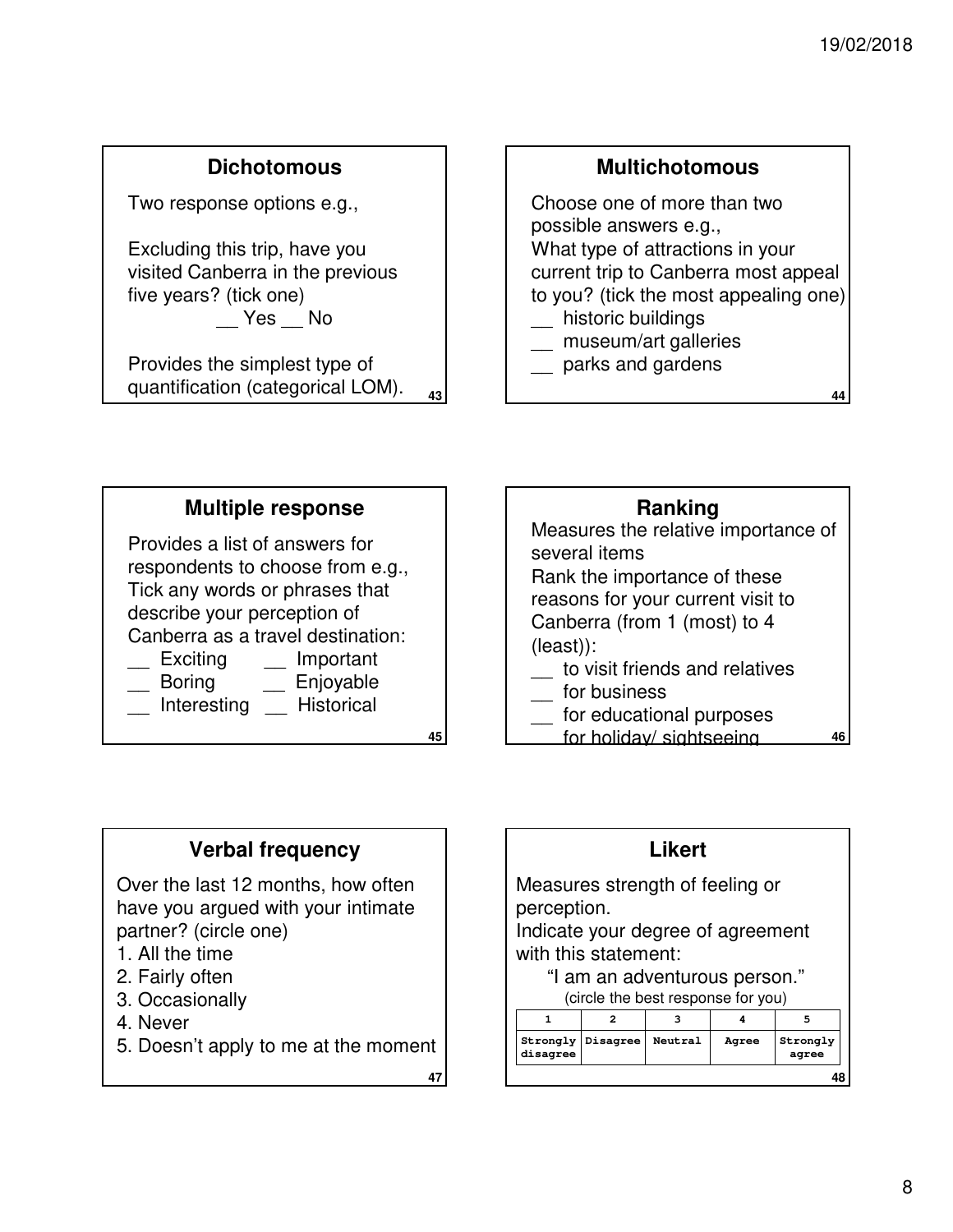





| <b>Semantic differential</b>                                                                         |  |  |  |  |  |  |            |
|------------------------------------------------------------------------------------------------------|--|--|--|--|--|--|------------|
| What is your view of <b>tobacco smoking</b> ?<br>Place one tick on each row to show your<br>opinion. |  |  |  |  |  |  |            |
| Bad                                                                                                  |  |  |  |  |  |  | Good       |
| Strong                                                                                               |  |  |  |  |  |  | Weak       |
| Masculine                                                                                            |  |  |  |  |  |  | Feminine   |
| Unattractive                                                                                         |  |  |  |  |  |  | Attractive |
| Passive                                                                                              |  |  |  |  |  |  | Active     |
|                                                                                                      |  |  |  |  |  |  |            |
|                                                                                                      |  |  |  |  |  |  |            |
|                                                                                                      |  |  |  |  |  |  |            |

| <b>Graphical</b>                                                                                                 |
|------------------------------------------------------------------------------------------------------------------|
| Rate your enjoyment of the movie<br>you just saw.<br>Mark your response with a cross $(X)$<br>on the line below. |
| not<br>very<br>enjoyable<br>enjovable<br>53                                                                      |

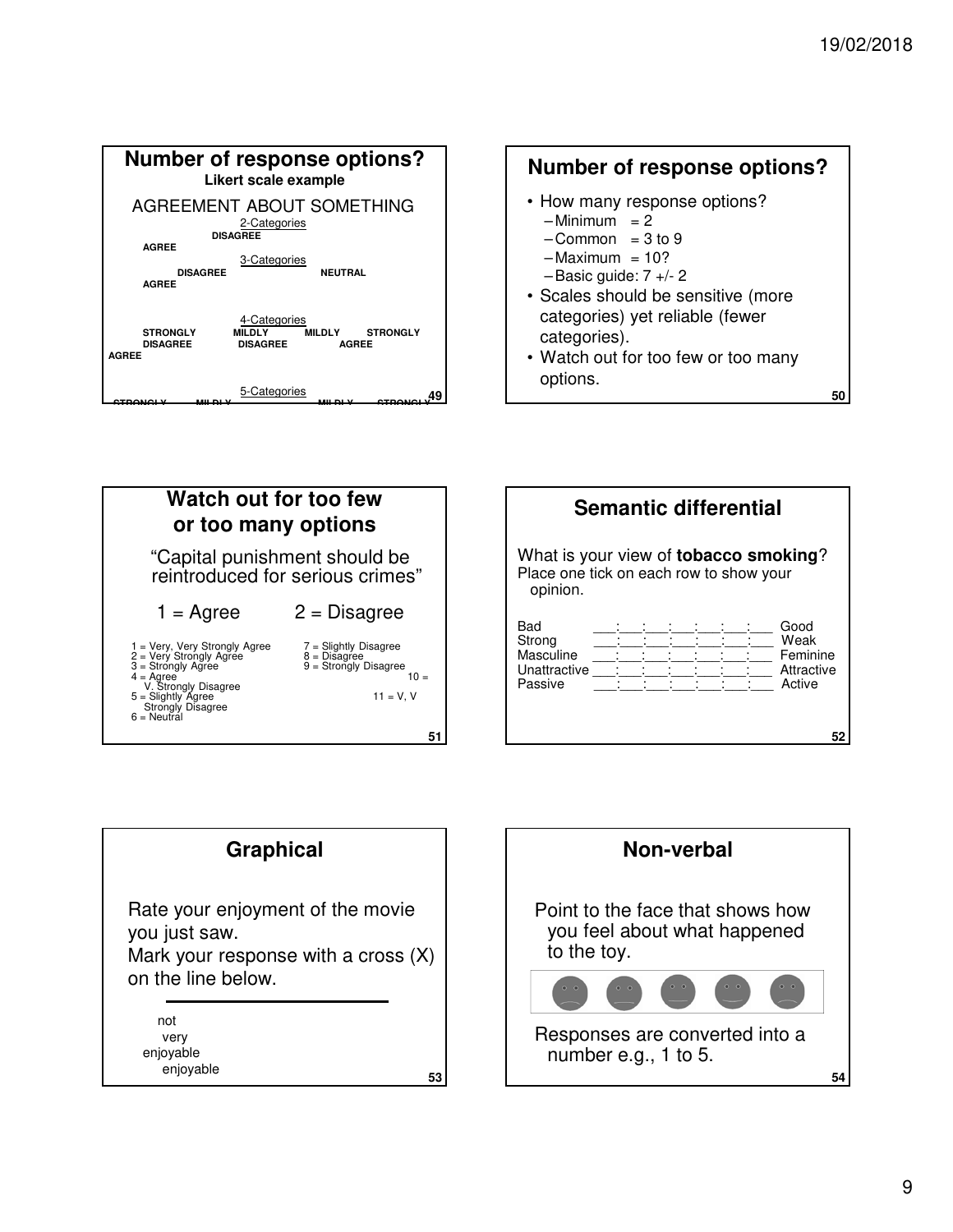

## **Summary: Response formats**

- 1 Dichotomous and multichotomous
- 2 Multiple response
- 3 Verbal frequency scale (Never ... Often)
- 4 Ranking (in order  $\rightarrow$  Ordinal)
- 5 Likert (equal distances  $\rightarrow$  Interval, typically with 3 to 9 options)
- 6 Semantic differential (opposing words)
- 7 Graphical
- 8 Non-verbal

**56**

**58**

**60**

**How could these questions be improved?**

## **How could this question be improved?**

How old are you in years? (circle one response) 18-20 20-22 22-30 30 and over

## **How could this question be improved?**

Are you satisfied with your marriage and your job? (write your answer below)

 $\overline{\phantom{a}}$ 

\_\_\_\_\_\_\_\_\_\_\_\_\_\_\_\_\_\_\_\_\_\_\_\_\_



You didn't think the food was very good, did you? (tick your answer) \_\_\_\_\_ Yes \_\_\_\_\_ No

**59**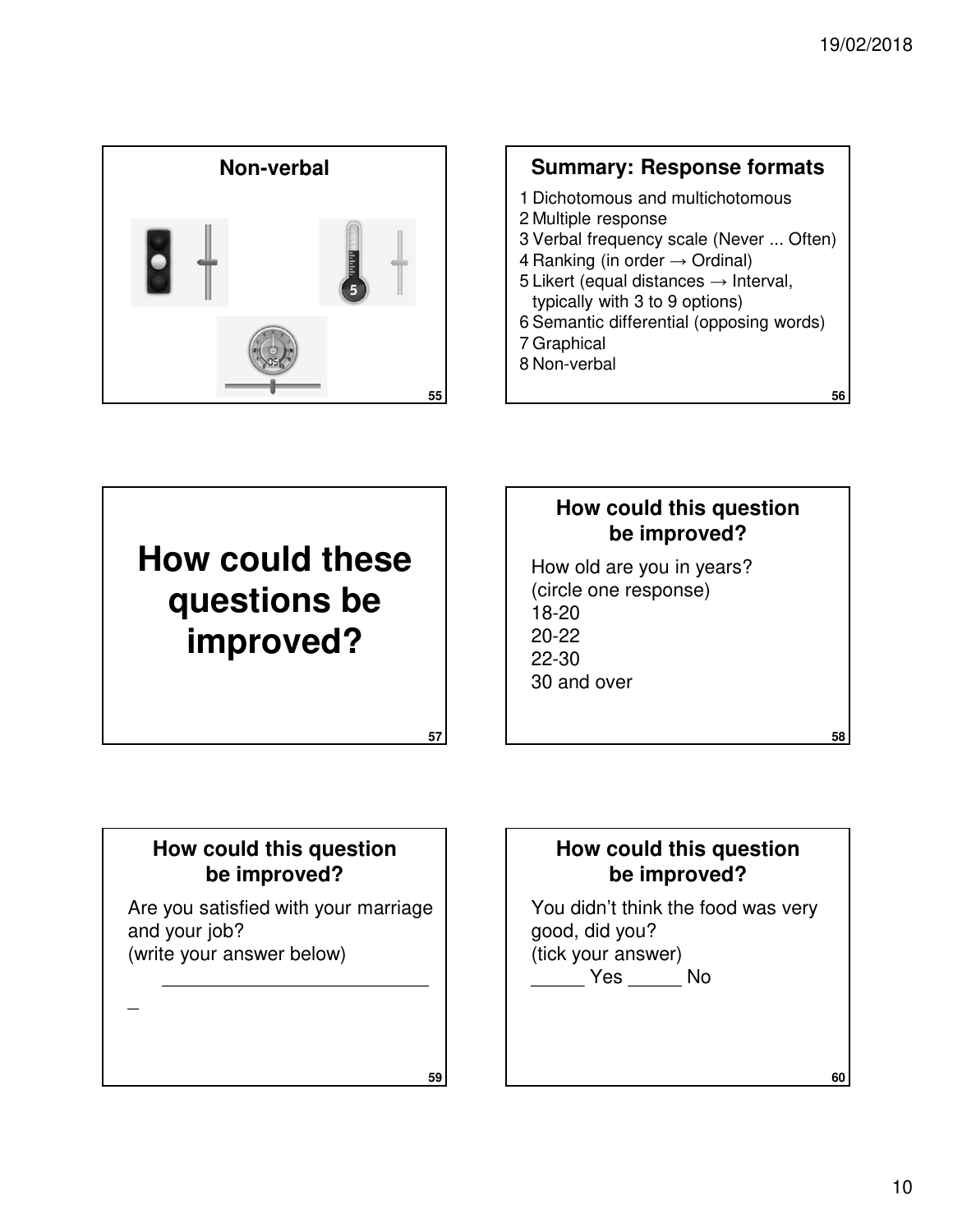## **How could this question be improved?**

**61** Environmental issues have become increasingly important in choosing hotels. Are environmental considerations an important factor when deciding on your choice of hotel accommodation? (tick an answer) Yes No

## **How could this question be improved?**

How did you hear about this restaurant? (please circle appropriate responses) yellow pages \_\_\_\_ Internet

word of mouth







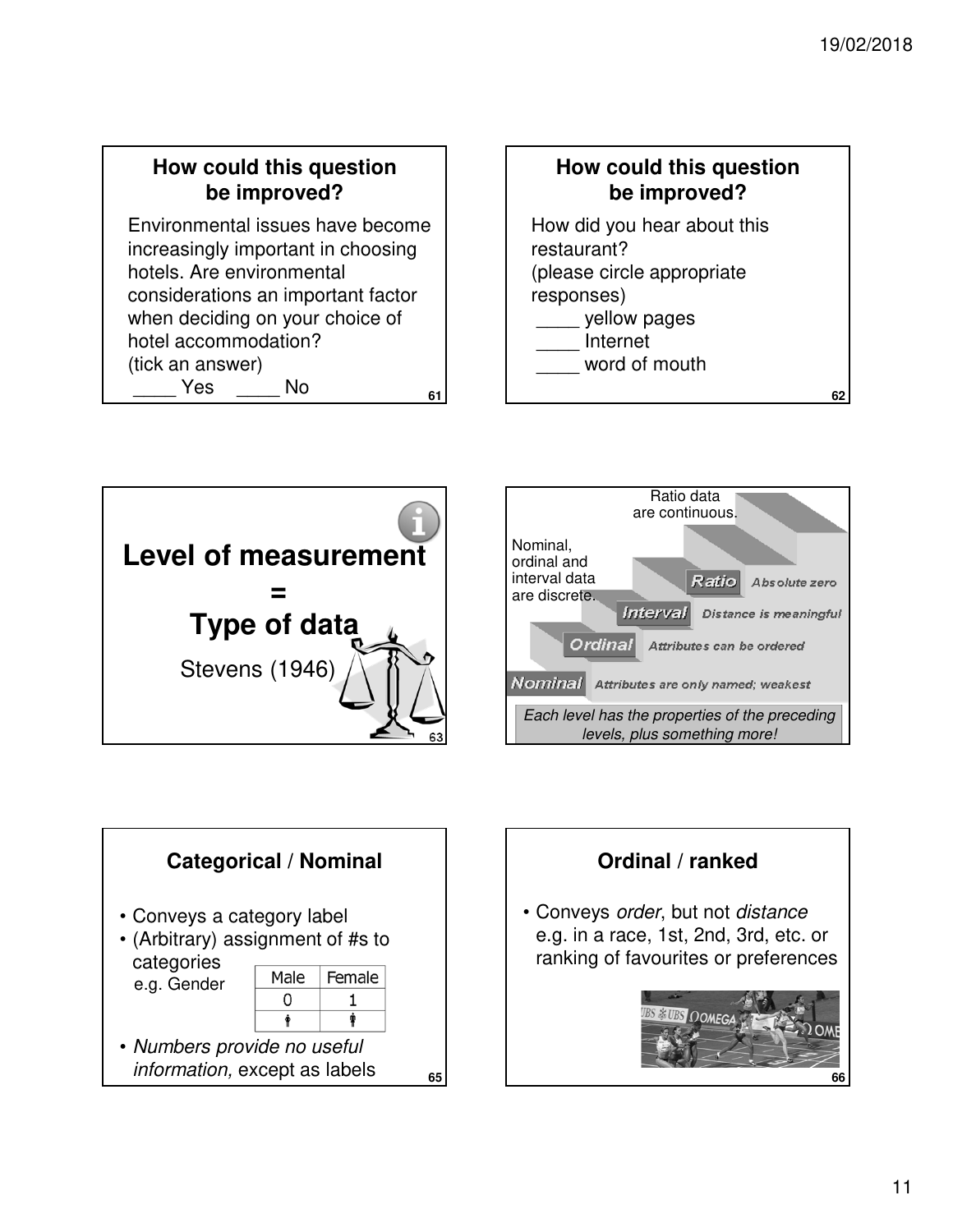



## **Quiz question 1: What LOM is used?**

are used for different levels of data.

**matter?**

applied to higher levels

Estimate the average hours per week (approx.) you spend during semester: 10. in paid employment 11. in classes (lectures, tutorials etc.)

**71**

12. studying outside of classes

**Quiz question 2: What LOM is used?**

How well do you think you have understood this lecture about survey design so far?<br>
perfectly very well reasonably poorly not at all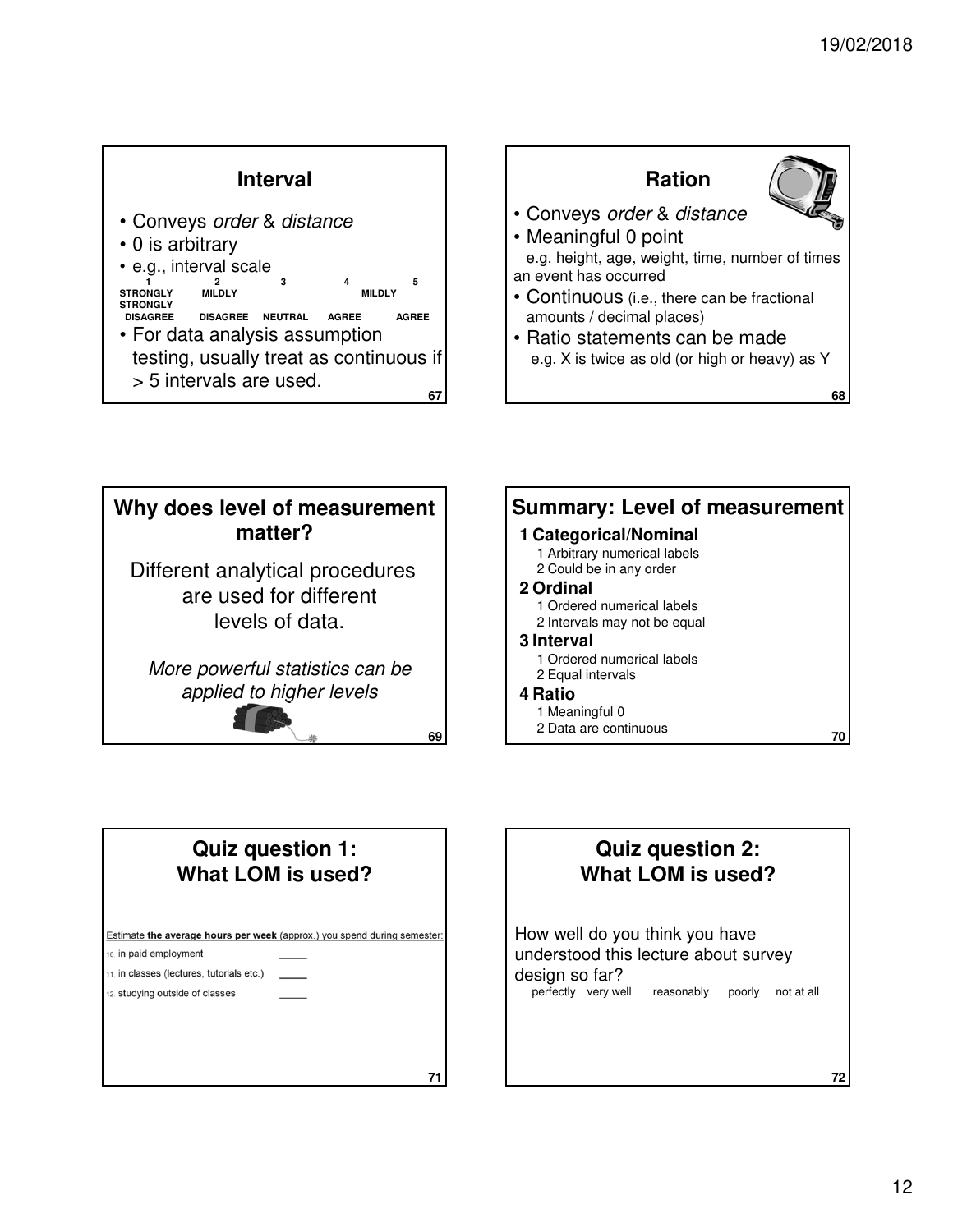## **Quiz question 3: What LOM is used?**

Rate your view about this statement: Australia should provide residency for greater numbers of asylum seekers.

| 1                                | 2        |         | 5     |
|----------------------------------|----------|---------|-------|
| strongly<br>strongly<br>disagree | disagree | neutral | agree |
|                                  |          | agree   |       |
|                                  |          |         | 73    |

## **Quiz question 4: What LOM is used?**

What is your favourite primary colour? (choose one of the following options)

- Red
- Yellow
- Blue





## **Sampling: Overview**

**77**

1Sampling terms 2What is sampling? 3Why sample? 4Sampling methods

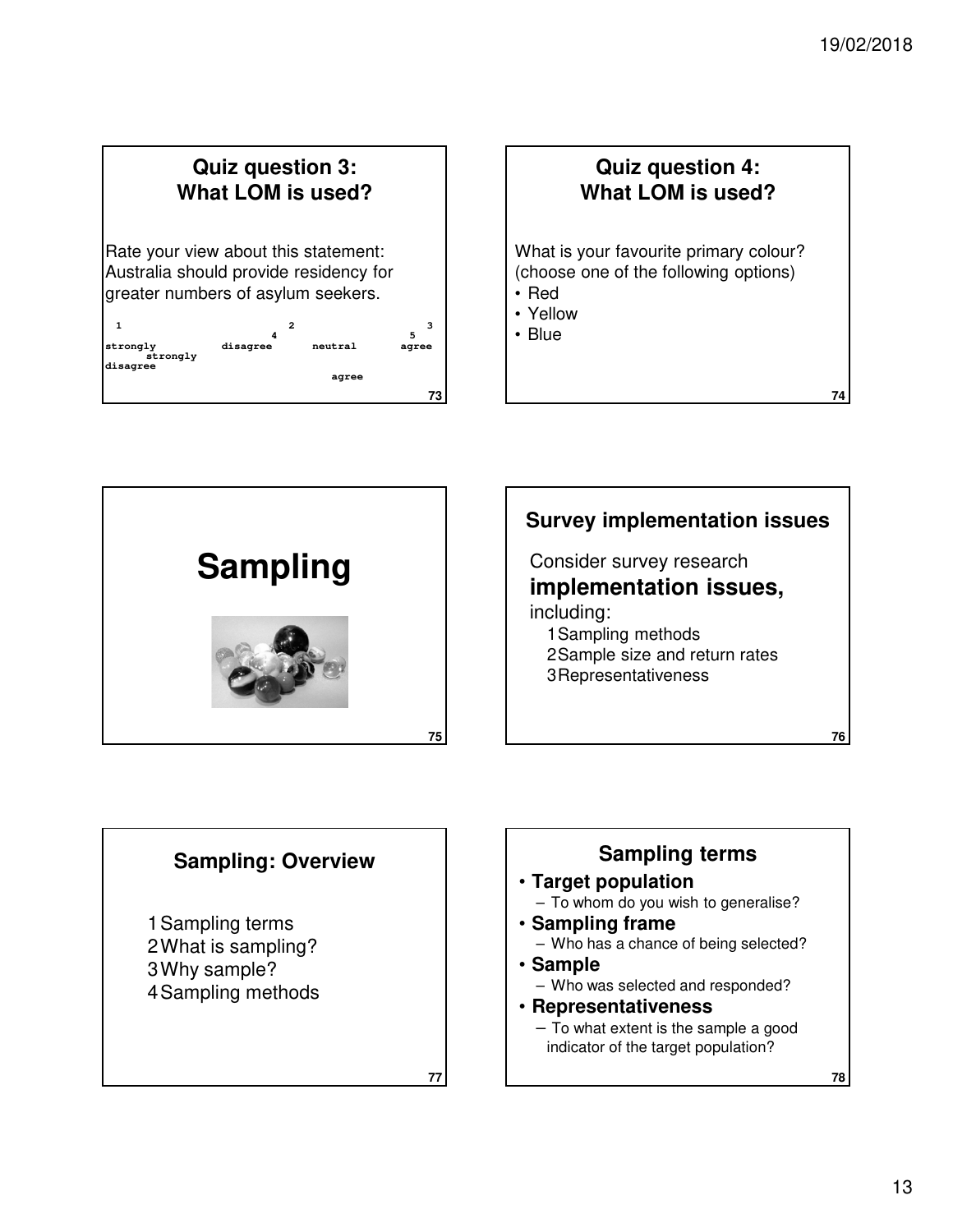## **What is sampling?**

"Sampling is the process of selecting units (e.g., people, organizations) from a population of interest so that by studying the sample we may fairly generalize our results back to the population from which they were chosen."  $\overline{O}$ - Trochim (2006) **79**

## **Why sample?**

- Reduces cost, time, sample size etc.
- If the sample is representative, the sample data allows inferences to be drawn about the target population.



## **Sampling methods**

#### **Types of probability sampling:**

- Simple random
- Systematic random
- Stratified random
- **Types of non-probability sampling:**
- Convenience
- Purposive
- Snowball

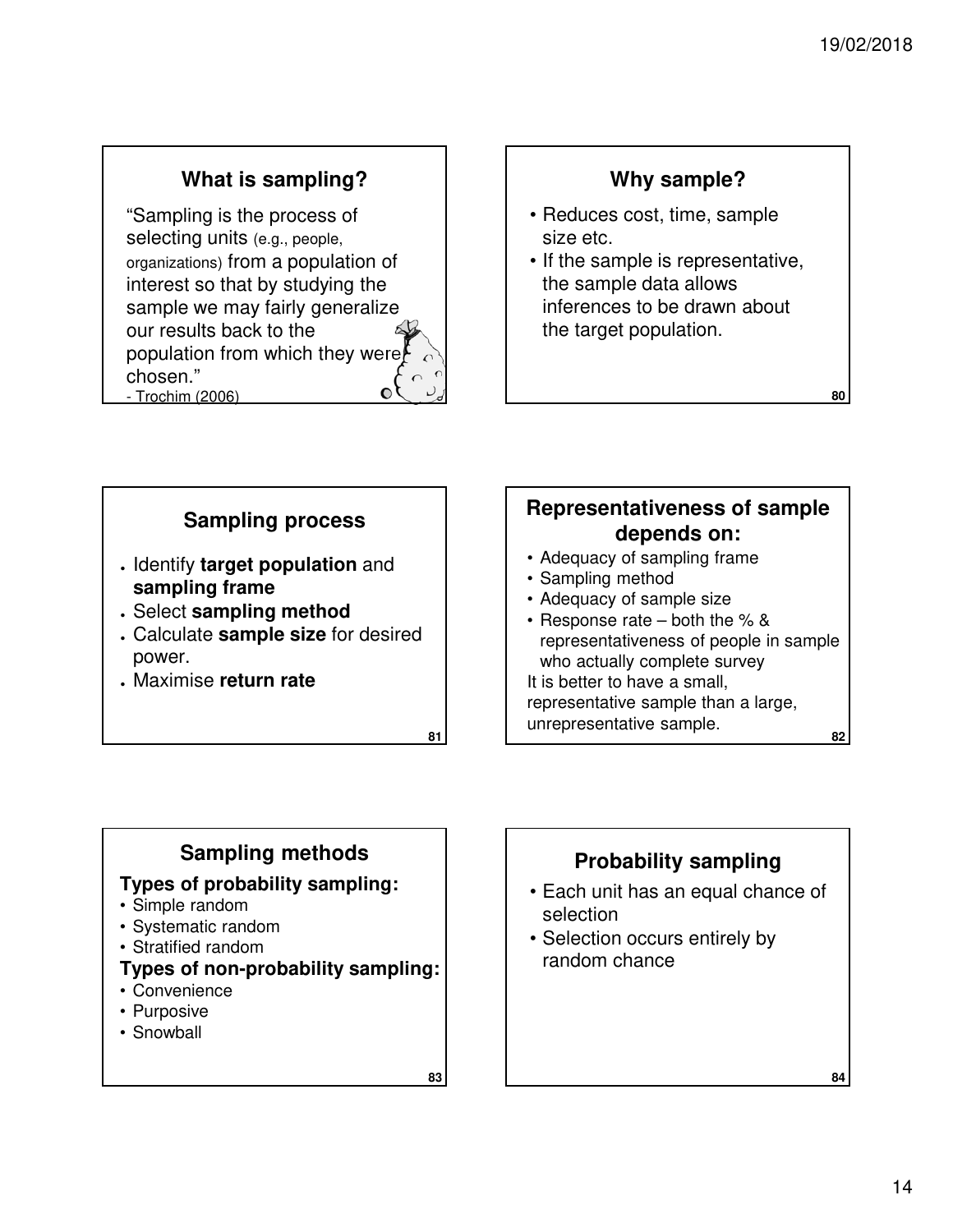**88**

## **Simple random sampling**

- Everyone in the target population has an equal chance of selection
- Similar to a lottery: – Assign #s to list of names, then randomly select #s for the sample
	- Random selection can be manual, by using a table of random #s, or by computer

## **Systematic random sampling**

• Respondents (units) are selected from a list e.g., list of students at regular intervals e.g., every 5<sup>th</sup> person (starting at a random number between 1 and 5)

## **Stratified random sampling**

- Sub-divide population into strata (e.g., gender, age, or location)
- Randomly select from within each stratum
- Improves representativeness
- e.g., Telephone interviews conducted use using post-code strata

**87**

**85**

#### **Non-probability sampling**

- Useful for exploratory research and case study research
- Able to get large sample size quickly
- Limitations include potential selection bias and nonrepresentativeness

### **Convenience sampling**

• Sampling is by convenience (whoever is available) rather than random

e.g. surveying visitors to a tourist attraction over one weekend

- Less cost/time involved than random sampling
- Subject to sampling bias

**89**

### **Purposive sampling**

- Respondents are selected for a particular reason e.g., because they are "typical" respondents
- e.g., for a tourism study, select a sample of tourists aged 40-60 for interviews as this is the typical age group of visitors to Canberra
- e.g., Contacting Frequent Flyer members to participate in a survey about service quality in an airline setting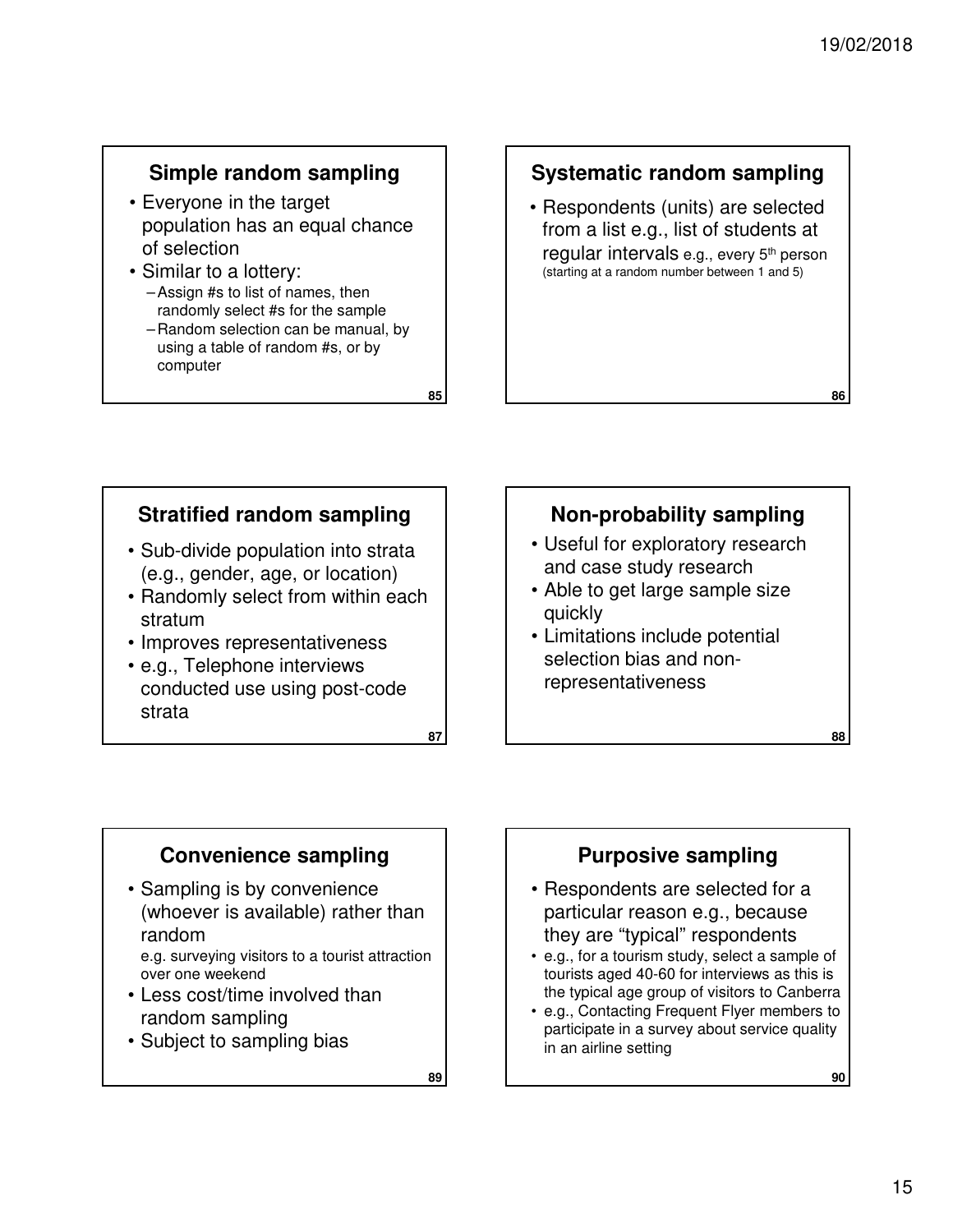## **Snowball sampling**

- Respondents are asked to recommend other respondents
- Useful for difficult to access populations e.g., illegal immigrants, illegal drug users
- **91** • e.g., in studying ecstasy users, a research may gain trust of a few potential respondents and ask then these respondents to recommend the researcher to other potential respondents

#### **92** 1 Key terms 1(Target) population 2Sampling frame 3Sample 2 Sampling Probability (random) 1 Simple 2 Systematic 3 Stratified Non-probability 1 Convenience 2 Purposive 3 Snowball **Summary: Sampling**



### **Response biases**

- Acquiescence
	- yea-saying
- nay-saying
- Order effects
- Fatigue effects
- Demand characteristics
- Hawthorne effect
- Self-serving bias
- Social desirability

**95**